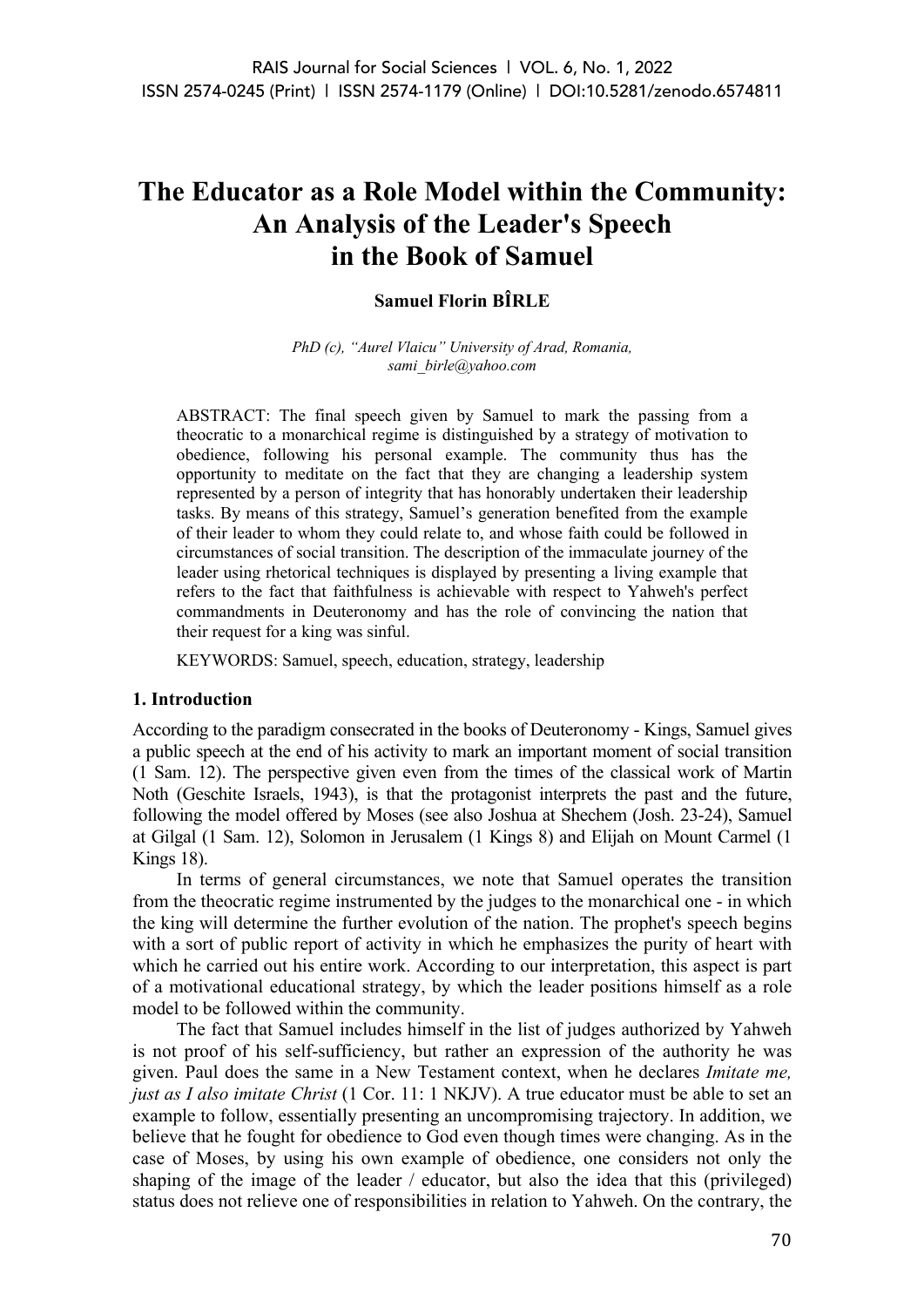activity of mediating teaching connects and conditions the obedience of the people to the leading effort. Ultimately, as we will demonstrate, the purpose of this strategy is to determine a living proof of faithfulness to God. The requirements are not in the realm of the impossible, there are examples of people who have lived righteously. The community should follow the example and accept the Deuteronomic message it carries.

# **2. A king to judge us**

It is clear that before the Gilgal sermon, a number of preliminary steps were taken, preparing the change of leadership in Israel, as recorded in the beginning of chapter 8. As R. P. Gordon pertinently remarks, the narrative of Saul's establishment as the first king can be summarized in five successive steps: "(i) a request for a king by the tribal elders of Israel  $(8:1-22)$ ; (ii) the private anointing of Saul  $(9:1-10:16)$ ; (iii) divine nomination and public presentation (10:17-27); (iv) military success and public acclamation (11:1-15); (v) final speech by Samuel" (Gordon 1984, 40).

Therefore, the final discourse and the whole evolution of events in Chapter 12 are a follow up of what happened in Chapter 8, where the motivation behind the request for a king ( מֶ֖לֶg - meleḵ) was revealed. In light of this representation, Samuel's speech is the climax to make the monarchical regime official. In view of the connection of the aforementioned writings, it is appropriate to examine the reasons which led the representatives of the tribes of Israel to ask for a king. Three of the elders' reasonings are revealed: "*Look, (1) you are old, and (2) your sons do not walk in your ways. Now make us a king to judge us (3) like all the nations"* (1 Sam. 8:5 NKJV).

First of all, they begin from the objective reality in which Israel was at that moment, in terms of leadership. Samuel had grown old, so the appointment of a new leader was required. It is noteworthy to observe that this chapter specifically begins with the mentioning of the historical framework, by the use of the phrase *when Samuel grew old*. Samuel himself starts his final speech using the same statement: I am old and  $\sigma$ gray (יְשֵׂבֹהֵי - zāqantî - I am old / יְשֵׂבֹהַי - wāśabtî - gray).

Second of all, the elders claim that the sons of the prophet did not continue to judge Israel according to the model set by their father. Verse three reveals four heads of accusation: (1) *But his sons did not walk in his ways;* (2) *they turned aside after dishonest gain,* (3) *took bribes, and* (4) *perverted justice (NKJV).* It is important to note that the request comes in the context in which Joel and Abiah, Samuel's sons, had already been appointed judges over Israel, and were residing in Beersheba. It seems that their ministry was limited, probably with the aim of preparing them for a future, fulltime position, because this location was positioned at the southern end of the country, and at that time Beer-Sheba was not yet well defined as a settlement (Walton, Matthews and Chavalas 2014, 313-314). However, it was enough for the young judges, who were no longer mentioned in Scripture after this time, to have the reputation of being compromised individuals. According to Willard Winter, "this is just another instance of a good father without the blessing of faithful sons" (Winter 1967, 103). Nevertheless, the problems within the leader's family added to the debate over the change of the Israel ruling regime. Christopher Wright implicitly notes in the context of describing examples of Old Testament moral self-defense that "it was the failure of Samuel's sons to uphold their father's standards that triggered and guaranteed the success of the monarchy as an alternative" (Wright 2004, 374). Samuel did not like the initiative of the elders (Rotaru 2014, 27-31), which suggests that it was not yet the right time for this change. The monarchy had been anticipated and even legally structured since the time of Moses, but the initiative should have belonged to Yahweh, and it should have been applied at the correct time. Moreover, their gesture could be defined as a lack of trust in God-given leadership.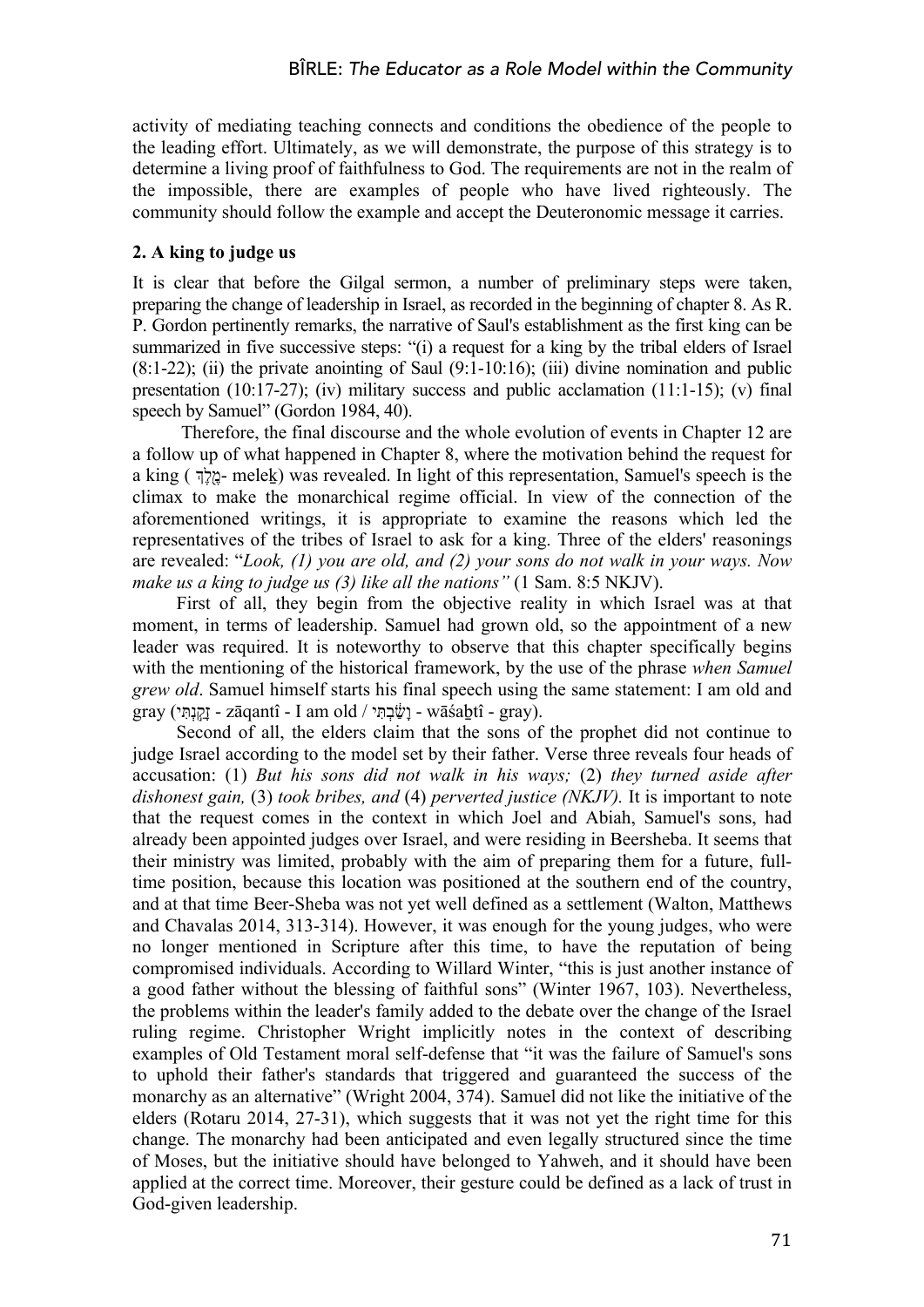The third reasoning behind the decision to ask for a king is likely to incriminate them even more. They wanted to be like the rest of the nations (הַכְּל - הָגּוֹיֵם - kəkāl haggōwyim). Neither the presentation of the king's rights discouraged the delegates, nor did the prophetic elements that revealed future conflicts between the people and the king. Consequently, during the meeting in Rama, the future moment when the judgeprophet would leave the ministry was anticipated, in a national assembly organized in Gilgal. In the context of the analysis, we bring into question the perspective of Christopher Wright, who examines the period of transition to a kingdom, emphasizing two fundamental issues. First, he points out that this system has human origins: "one thing that stands out clearly in the emergence of monarchy in Israel is how characteristically human, ambivalent, even squalid at times, were the factors that gave rise to it" (Wright 2004, 230). These remarks are made despite the text in Deut. 17, that is perceived as an additional and limiting stipulation that had to be initiated by Yahweh, and not by the people. On the other hand, the author talks about the divine participation within this system of leadership, as well as about "the interesting tension here between the theocratic ideal and the attributes and functions accorded to human kingship" (Wright 2004, 231). Thus, he aptly remarks that "the great paradox of the monarchy is that, though human in origin and infected from its very conception by tendencies to apostasy and corruption, God nevertheless took up monarchy and wove it into the heart of his redemptive purposes" (Wright 2004, 231). He therefore concludes with the longterm result of the ministry, asserting that "the king represented God's rule over Israel in the present, and became the symbol of the hope of God's ultimate perfect, messianic rule over all nations. Such is the wonder of the interplay between human freedom and divine sovereignty" (Wright 2004, 234).

As we could note, Samuel's speech in 1 Sam. 12 is the climax of the establishment of the monarchy in Israel. From a critical-editorial perspective, it is part of the work of a Deuteronomist writer (or several), that linked the older narrative texts. We will not insist on these aspects, but we will briefly reiterate only a few elements that underlie the interpretation of these texts. Not only the book 1 - 2 Samuel, but also the rest of the texts that are the subject of our study (Deuteronomy, Joshua, Judges, and 1-2 Kings), form a group of books whose final form has been assigned to a Deuteronomist author (or several), receiving the generic name of Deuteronomistic history. This perspective is based on the fact that Joshua - 2 Kings can be observed through a single line of interpretation, based on the connections in language and concepts between Deuteronomy and the following books, especially distinguishable in the speeches of leaders given at the turning points in history. Although the hypothesis that Martin Noth made at the beginning of his study came to be considered too simplistic, the evolution of his ideas developed, in the sense that, researchers came to accept the idea that the writing was made by a Deuteronomic school or Deuteronomic circles, and, moreover, the inter-connections (McCarter 1980, 1984) between these books have been generally acknowledged.

### **3. Editorial aspects**

The analyzed text reveals that we are dealing with a complex text from an editorial perspective. For example, Antony Campbell points out that in chapters 7-12 "rather than a flowing text, these chapters present a variety of views, both for and against the monarchy, expressing different traditions of its origins in Israel" (Campbell 2003, 88). Campbell believes that writing a sketch with a general perspective will highlight different versions and contradictory opinions of those who contributed to the writing of the texts. In spite this, we should keep in mind that Samuel, as a leader, is, in our view, a mediator of the two outlined perspectives. He is the main character in any of the versions we could identify.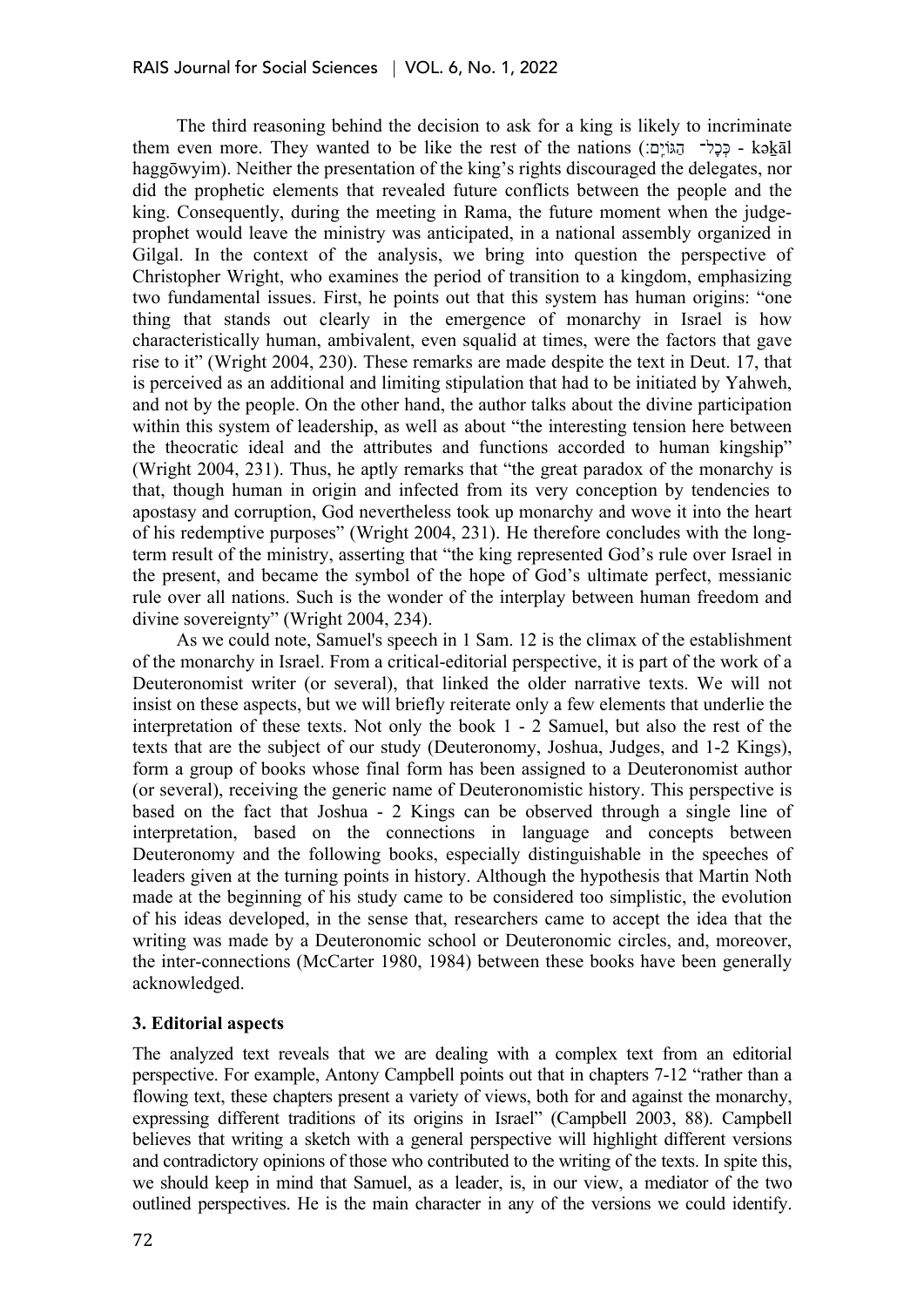Hence, according to the understanding we have, because of the way the main character wrote the texts that preface and postface the speech, these can be perceived without reservation as homogeneous.

In addition, we emphasize the perspective of some researchers who underlined the unity of the paragraphs between chap. 8-15, such as Dorsey or Marcel Măcelaru. The latter explains the differences between his own perspective and that of Dorsey, and points out that "the meaning and purpose of the pericope are necessarily in connection to its structural arrangement. In this regard, I suggest that the narrative was arranged in such a way that the events presented are changed, reversed, and contrasted with other parallel events as the narrative unfolds. The result is a chiasmatic and concentric arrangement of narrative scenes, with Samuel's speech as the culmination of the chiasm, and with the parallel events written in opposition to each other" (Măcelaru 2012, 64-65).

Referring to Samuel's speech in Chapter 12, we point out that while in Barton and Muddiman's work it is categorized as "a farewell speech" (Barton and Muddiman 2000, 205), Keith Bodner points out from the start that, "it is the longest speech in Samuel's career" (Bodner 2009, 110) and that he was trying for the last time to determine the progress of the people by offering an alternative to monarchy, in the form of his sons who were brought into discussion at the beginning of the speech. We do not concur with this perspective because of the fact that Samuel was the one who anointed Saul king, and afterwards, even though the same prophet announced the king that his reign would not last, we should not dismiss the detail that he was weeping over the fact that God had rejected him (1 Sam. 16:1). In the same commentary edited by Barton and Muddiman, is underlined the idea that "1 Sam 12 is certainly Deuteronomistic, for Samuel's speech is reckoned to be one of the orations included by the Deuteronomist to mark one of the important milestones in Israelite history" (Barton and Muddiman 2000, 200).

Another observation is that in Samuel's speech, we can remark the specific elements of entering a covenant. McCarter noted some similarities between this covenant and the one in Joshua 24. These are the following: the introductory part, historical elements, the transition to the present, requirements, blessings, and curses (McCarter 1980).

To conclude this section, we can assert that the discourse in question marks the end of one age and the beginning of another. The narration shows that after a victory accompanied by enthusiasm, the prophet Samuel advances the proposal to go to Gilgal to strengthen the kingdom. Thus, the discourse of Samuel is prefaced, and that will, in essence, emphasize Samuel's faithfulness, reveal the sin of the people in their request for a king, and call the whole community to listen and obey God's commandments. Before the speech, we witness a moment when the cooperation between Samuel and Saul is evident. The enthusiasm of the people for the victory over the Ammonites is manifested inadequately due to the fact that it asks Samuel to hand over Saul's early opponents. Therefore, the victory over Nahash's army was to publicly confirm the legitimacy of the newly elected king. Saul himself will respond to the request, showing a conciliatory spirit. Immediately after, Samuel forwards the proposal to go to Gilgal, and verse 15 summarizes the most important things that happened there:

*So all the people went to Gilgal, and there they made Saul king before the LORD in Gilgal. There they made sacrifices of peace offerings before the LORD, and there Saul and all the men of Israel rejoiced greatly* (1 Sam. 11:16 NKJV).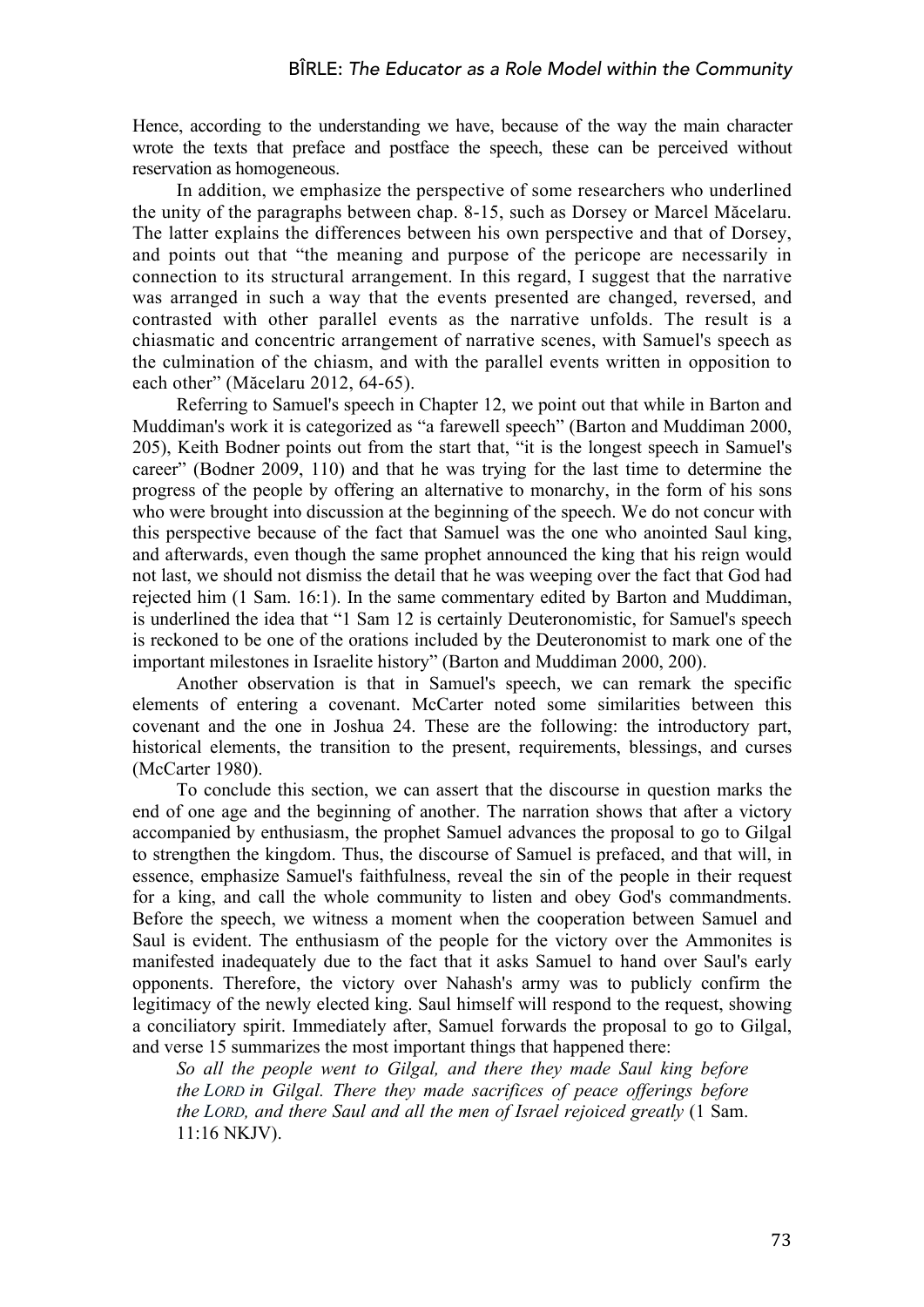## **4. The educator as a role model (1 Sam. 12: 2-5)**

The leader's speech begins with the motivational strategy provided by his personal example. By comparing Samuel's approach with that of Moses or Joshua, we notice that at this time there is more emphasis on his personal ministry, which is why the discourse can be perceived as a sort of public account. He cannot say what Joshua had said, *as for me and my household, we will serve the LORD*, because of the compromise of his sons, so he focuses his speech on his own activity. Consequently, in verses 2-5, a strategy based on the leader's behavior in public ministry is shown. After pointing out that he had aged, he disclosed that he had served the people tirelessly since his youth. This exemplifies an entire life put in the service of one's fellows. The speech continues to reveal that it was not an ordinary ministry, but one that stood out in terms of faithfulness and justice. Samuel was at the forefront of history as a worthy servant. He shows in this way that the people chose to change the leading typology, even though they had in front of them a complex and upright leadership model. He was careful to remove completely any possible accusations: greed, injustice, bribery, abuse and the oppression of the people. The speech presents elements that lead to the shaping of a process in which, through rhetorical techniques, the accused also becomes an accuser. Besides the charges, witnesses are also called, and these obviously have to be exterior. Thus, the discourse incorporates public testimonies, given by the people and the new king, whom he names in this context the anointed of the Lord. In the *The IVP Background Bible Commentary: Old Testament*, the structure of the process is pointed out: "the legal process described here consisted of three parts: (1) the witnesses are listed (Yahweh, his anointed [i.e., the king] and the people, v. 3), (2) Samuel appealed to these witnesses, and (3) the witnesses responded. This pattern is also attested in Ruth (4:4, 11) and Joshua (24:22)" (Walton, Matthews and Chavalas 2000, 320).

Some scholars have argued that the part of the discourse between verses 1-5 "do not represent the most interesting dialogue in the Deuteronomistic History" (Bodner 2009, 111), and that the people would be "rather passive and compliant, and not very creative as interlocutors with the last judge and his very intense speech. Samuel's inquiries sound like rhetorical questions" (Bodner 2009, 111). However, given the background of the discussion, we can ask ourselves what creativity could have been shown in the face of questions that required evidence of compromise. These are not rhetorical questions, although in a speech like this, they could have been addressed, but rather they were real questions, that require the same kind of answers. There is every reason to believe that these elders, who did not shy away from telling the prophet about the sins of his own sons, would have reasoned if Samuel had wronged them in any way. However, their answer leaves no room for other interpretation. They had a leader whom they could not blame, who did not take anything from them, unlike the king who would lead the people from then on, and who would claim all kinds of benefits from the people (1 Sam. 8: 11-18).

Another aspect that needed to be considered at that time was Samuel's decision to include himself in the list of judges who were sent by the Lord. We do not consider that gesture to be a proof of self-sufficiency, but rather the expression of the authority of a man truly used by God, and who could be recommended as an example to follow. Similarly, in a New Testament context, Paul has the same approach, when he says *Imitate me, just as I also imitate Christ* (1 Cor. 11: 1 NKJV). Neither Paul, nor Samuel should be suspected of infatuation when making such statements. On the contrary, a true educator must be able to set an example to follow, demonstrating in himself the experience of an uncompromising life path.

We agree with Hamilton that Samuel does not present in his discourse any of the "problems or the actual experiences of the judge leadership" (Hamilton 2001, 242), however his purpose was to inspire the community to serve God. So, we should not be